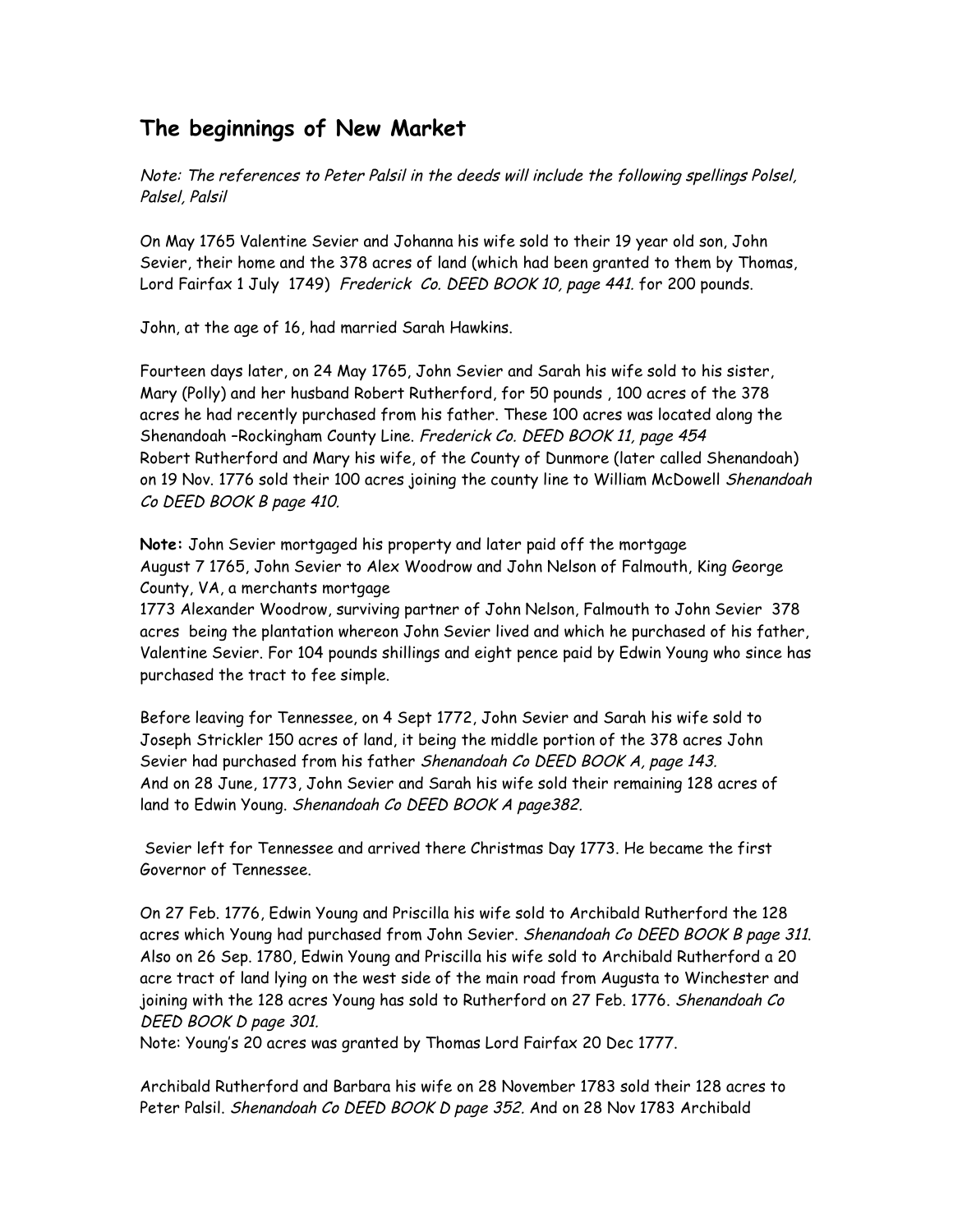Rutherford and Barbara his wife for the sum of 5 shillings sold to Peter Palsil their 20 acres, which adjoined the 128 acres tract obtained from Edwin Young, except for 1 acre laid off for the Meeting House. Shenandoah Co DEED BOOK E page 1. It was upon these two tracts that Palsil, by survey made by Jacob Rinker on 30 March 1785, laid off 32  $\frac{1}{2}$  acre lots (except for Lot 1) at a place formerly called Crossroads, the new town named Newmarket. (Note it later became New Market)

Archibald Rutherford and his wife Barbara removed to Rockingham County, Virginia and lived in the vicinity of Keezletown where Archibald died in 1789. Most likely this Archibald was a brother to Robert Rutherford who had married Mary (Polly) Sevier.

Peter Palsil, having sold 6 lots in the town to Josiah Allen (Lots 1, 2 & 29), Reuben Moore (Lot 32), Michael Zirkill (Lot 10) and James Hulings (lot 7) then sold his two tracts to Abraham Savage on 29 June, 1786 for 335 pounds containing the 148 acres (DEED BOOK F page 123) after first conveying it to Savage on 11 August 1785 in trust to secure a payment of 175 pounds which Palsil owed to Savage. DEED BOOK E, page 224.

Abraham Savage in 1791, laid additional lots 33 -92 and was able to sel1 nearly all of them by 1804. He resided in the old plantation home built by Edwin Young which stood on Lot 38 (where the Manor Memorial Methodist Church stands today).



An early plat of New Market, showing the first<br>thirity two lots laid out ly Peter Palsel in 1785, and<br>additional lots laid out ly Savage after 1786. Nearly<br>all of lots 33 to 84 were sold ly Savage lefore 1804–

.<br>Those parts of lots 50 51, and 93 and up within the have press of the chain of the 1812, lot numbers 51<br>and up were rearranged tefore 1885, this change may<br>have occurred when the charter was changed in 1871.